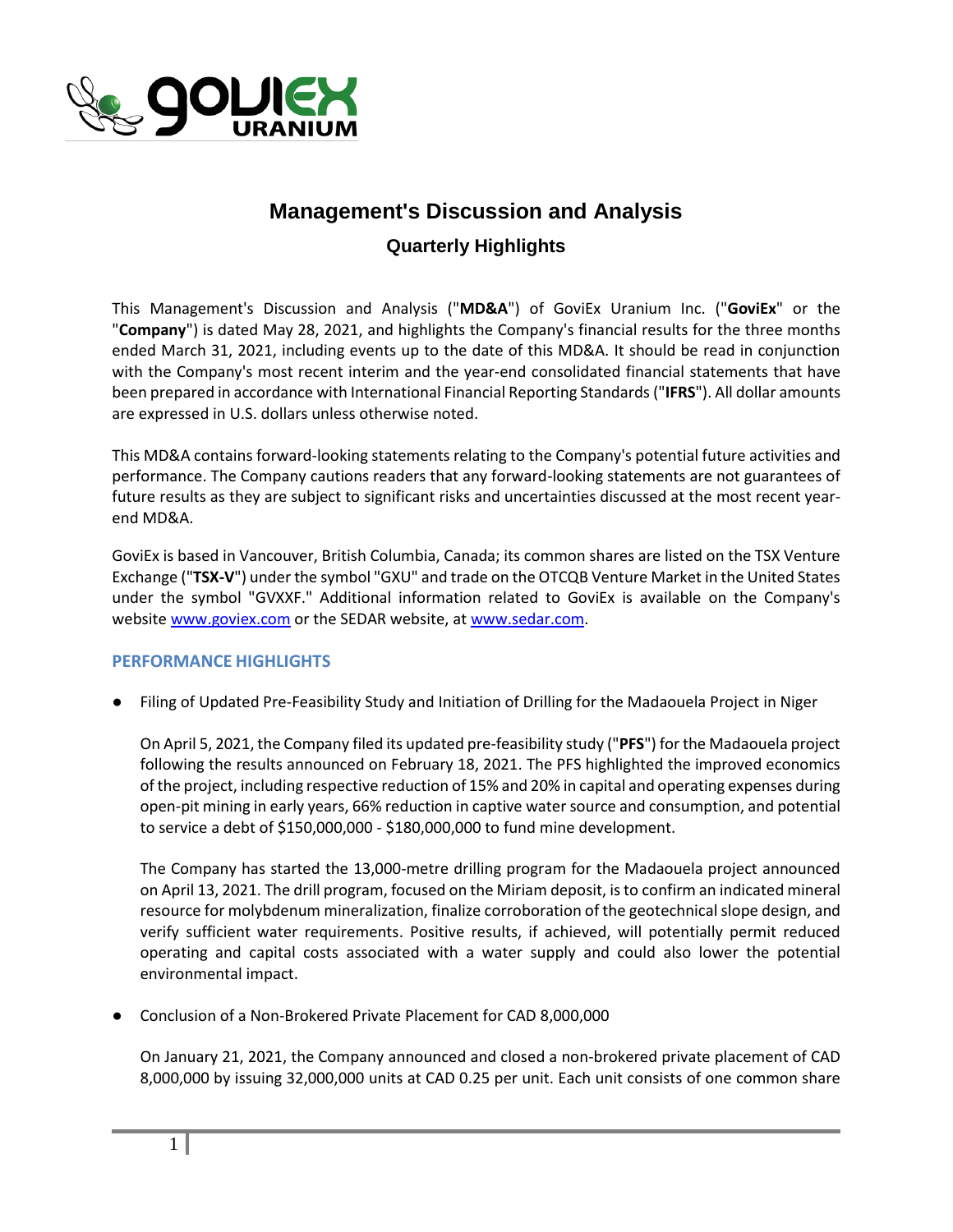# **GoviEx Uranium Inc.**

## **MD&A Quarterly Highlights March 31, 2021**

and one common share purchase warrant, exercisable at \$0.30 per share until January 21, 2023. The net proceeds are used to fund the technical studies and drilling programs on the Company's uranium projects and for general corporate purposes.

Completion of Drilling at Falea Project, Mali

The Company has completed the 6,000-metre air core drilling program announced on December 15, 2020 and anticipates assay results soon. The drill program is to test the gold potential associated with the soil anomalies on its Falea project.

● Reinstatement of Chirundu Mining Permit, Zambia

In August 2019, the President of Zambia directed the Ministry of Mines and Mineral Development (**MoM**) to review and cancel licenses for mining and exploration companies that have remained dormant for a long time. As a result, the Company's Chirundu mining permit was revoked in June 2020, and the Company filed a notice of appeal on July 24, 2020. On October 27, 2020, the Minister of MoM acknowledged the receipt of the appeal and requested additional supporting documents to assist in an informative decision.

On May 10, 2021, the Company announced the reinstatement of the Chirundu mining permit subject to the completion of certain exploration and development milestones to advance the permit towards the feasibility study.

### **DESCRIPTION OF GOVIEX AND OUTLOOK**

GoviEx is a mineral resource company focused on the exploration and development of its uranium properties in Africa. The Company's principal asset is its Madaouela I large-scale mining permit controlled by the Company's subsidiary, the Nigerien mining company, Compagnie Miniere Madaouela SA ("**COMIMA"**). It is also advancing the development and exploration of the Mutanga project in Zambia and the Falea project in Mali. GoviEx's principal objective is to become a significant uranium producer by exploring and developing the above mineral properties.

GoviEx remains committed to exploring and developing its uranium properties. The Company's future activities will be most affected by its access to financing, whether debt, equity or other means. Access to such funding is affected by general economic conditions, uranium prices, exploration & political risks and other factors.

In 2021, following the positive results of the updated PFS, the Company has commenced preparation for the Madaouela bankable Feasibility Study ("**FS**") to be completed in the first half of 2022. A key benefit from the Updated PFS was the simplification and optimization of the Madaouela Project – which has also simplified the scope of the remaining test work expected in support of the FS. Meanwhile, the Company is seeking financial advisory services to help obtain sufficient financing for the Madaouela mine construction.

With the resolution of the Chirundu mining permit, the Company will recommence the exploration and technical studies on the Mutanga project, beginning with a drilling program planned for June 2021.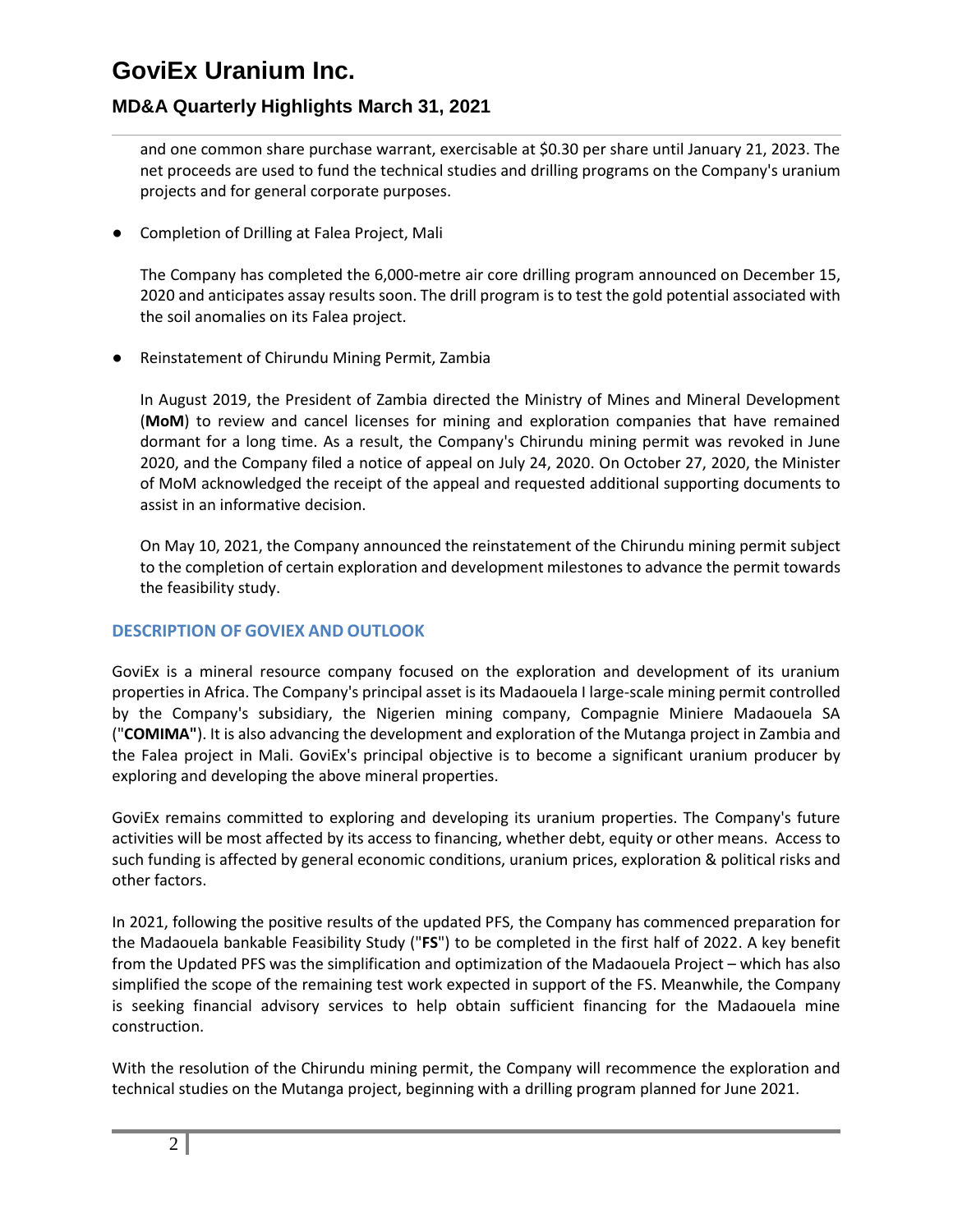# **GoviEx Uranium Inc.**

## **MD&A Quarterly Highlights March 31, 2021**

### **RESULTS OF OPERATIONS**

During the three months ended March 31, 2021, the Company incurred losses of \$3,371,000 compared to \$3,023,000 in the same period the prior year. The increase in losses was mainly caused by Madaouela PFS costs, drilling in Mali, and the incremental support needed for the accelerated activity level in 2021. Annual area tax related to the Madaouela I mining permit was accrued in both periods.

General administrative expenses mainly comprise head office salaries, investor relations and general corporate head office expenses. The scale and nature of the Company's corporate activities have remained relatively consistent over the periods. Fluctuations in costs are driven by the timing of certain expenses incurred, such as investor conferences and insurance renewals.

#### **Summary of Quarterly Results**

The following table sets forth a comparison of information for the previous eight quarters ended with March 31, 2021:

| (in thousands of U.S. dollars except for per  |                          |          |         |        |         |          |         |         |
|-----------------------------------------------|--------------------------|----------|---------|--------|---------|----------|---------|---------|
| share amounts)                                | Q1'21                    | Q4'20    | Q3'20   | Q2'20  | Q1'20   | Q4'19    | Q3'19   | Q2'19   |
|                                               | \$                       | \$       | \$      | \$     | \$      | \$       | \$      | \$      |
| Area tax                                      | (2,252)                  |          |         | -      | (2,043) |          | (2,022) |         |
| Exploration and evaluation                    | (884)                    | (718)    | (548)   | (416)  | (446)   | (707)    | (550)   | (459)   |
| General and administrative                    | (401)                    | (525)    | (315)   | (383)  | (335)   | (273)    | (646)   | (450)   |
|                                               | (3,537)                  | (1,243)  | (863)   | (799)  | (2,824) | (980)    | (3,218) | (909)   |
| Foreign exchange (loss) gain                  | 338                      | (56)     | (162)   | (47)   | (66)    | (55)     | (137)   | (103)   |
| Change in fair value of marketable securities | (45)                     | 27       | (42)    | 99     | (12)    | (13)     | (61)    | 48      |
| Recovery of Ioan receivable                   | $\overline{\phantom{0}}$ |          | 80      | 20     |         |          |         |         |
| Impairment of loan receivable                 |                          |          |         |        |         | (1,925)  |         |         |
| Interest and other                            | 10                       | 2        | 2       | (1)    | 2       |          | 67      | 35      |
| Share-based compensation                      | (137)                    | (101)    | (233)   | (108)  | (123)   | (127)    | (276)   | (142)   |
| Net loss for period                           | (3,371)                  | (1, 371) | (1,218) | (836)  | (3,023) | (3, 100) | (3,625) | (1,071) |
| Loss per share                                | (0.01)                   | (0.00)   | (0.00)  | (0.00) | (0.01)  | (0.01)   | (0.01)  | (0.00)  |

The Company's results have been driven by the level of its exploration and evaluation activities. The Company has had no revenue from mining operations since its inception. Significant variations in costs can be attributed to the following:

- Exploration and evaluation expenditures can vary widely from quarter to quarter, depending on the exploration program's stages and priorities.
- Share-based compensation is equity-settled and fair valued through the Black-Scholes pricing model when stock options are granted and vested. Any change in the assumptions used will impact the sharebased expense recorded in the period.
- Foreign exchange gains and losses arise because the Company conducts certain of its activities and holds financial assets in U.S. Dollars, Canadian dollars and other currencies, and reports its financial results in U.S. Dollars